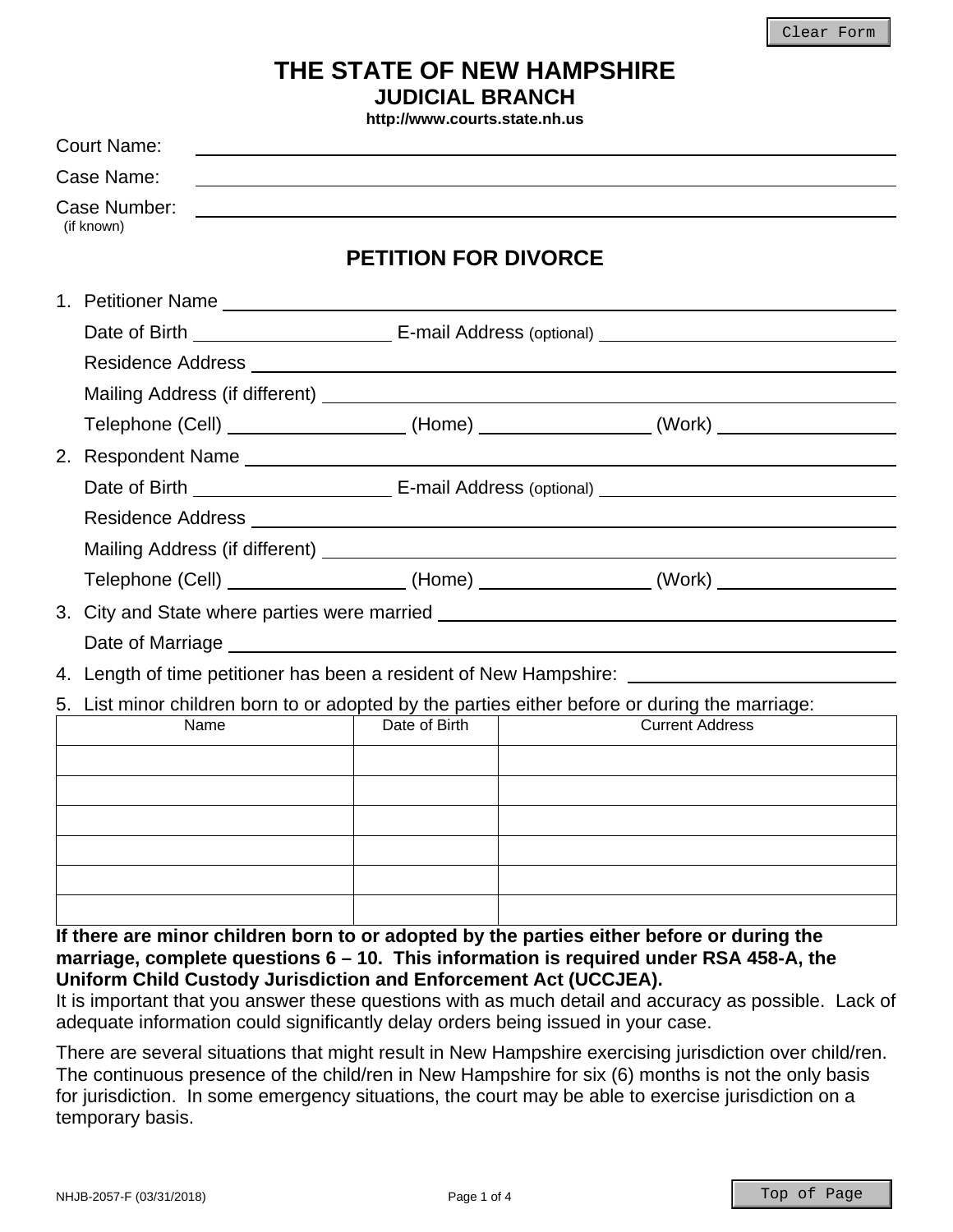**Case Name:** 

| <b>Case Number:</b> |  |
|---------------------|--|
|                     |  |

#### **PETITION FOR DIVORCE**

6. List the places where the minor child/ren of the parties has/have lived in the last **five (5) years** and the names of the people they lived with at that time, if you know. Start with where the child lives now and work backward in time.

| Dates<br>From/To | Town/City, State | Parent(s)/Caretaker | <b>Current Address/Contact</b><br>Address of Parent/Caretaker | Which<br>Child/ren |
|------------------|------------------|---------------------|---------------------------------------------------------------|--------------------|
|                  |                  |                     |                                                               |                    |
|                  |                  |                     |                                                               |                    |
|                  |                  |                     |                                                               |                    |
|                  |                  |                     |                                                               |                    |
|                  |                  |                     |                                                               |                    |

**If more space is needed, attach Extra Page (NHJB-2656-FP).** 

#### **I have attached Form NHJB-2656-FP because additional space was needed.**

| 7. Are there any person(s), not a party to this proceeding, who have physical custody of the child/ren |  |
|--------------------------------------------------------------------------------------------------------|--|
| or who claim to have custody, physical custody or parenting time rights? $\Box$ Yes $\Box$ No          |  |
| If yes, list name(s) and address(es) of $person(s)$ :                                                  |  |

## 8. Check one of the following:

 $\Box$  I have not participated in any court case(s) concerning the custody, visitation, parenting time or placement of the child/ren in this or any other state.

**OR**

 I **have** participated in court case(s) concerning the custody, visitation, parenting time or placement of the child/ren in this or any other state. I have participated in the following:

| Name of Court | State | Case No. | Date of Court Order |
|---------------|-------|----------|---------------------|
|               |       |          |                     |
|               |       |          |                     |
|               |       |          |                     |
|               |       |          |                     |

| 9. Are there any actions for enforcement, or proceedings relating to domestic violence, domestic           |
|------------------------------------------------------------------------------------------------------------|
| relations, protective orders, marriage dissolution, paternity, legitimation, custody, parental rights and  |
| responsibilities, termination of parental rights, adoption, juvenile, or other proceedings in any court in |
| any state affecting any children named in this petition or parents of those children? $\Box$ Yes $\Box$ No |
| If yes, complete the following:                                                                            |

| Name of Court | <b>State</b> | Case No. | Type of Court Case |
|---------------|--------------|----------|--------------------|
|               |              |          |                    |
|               |              |          |                    |
|               |              |          |                    |
|               |              |          |                    |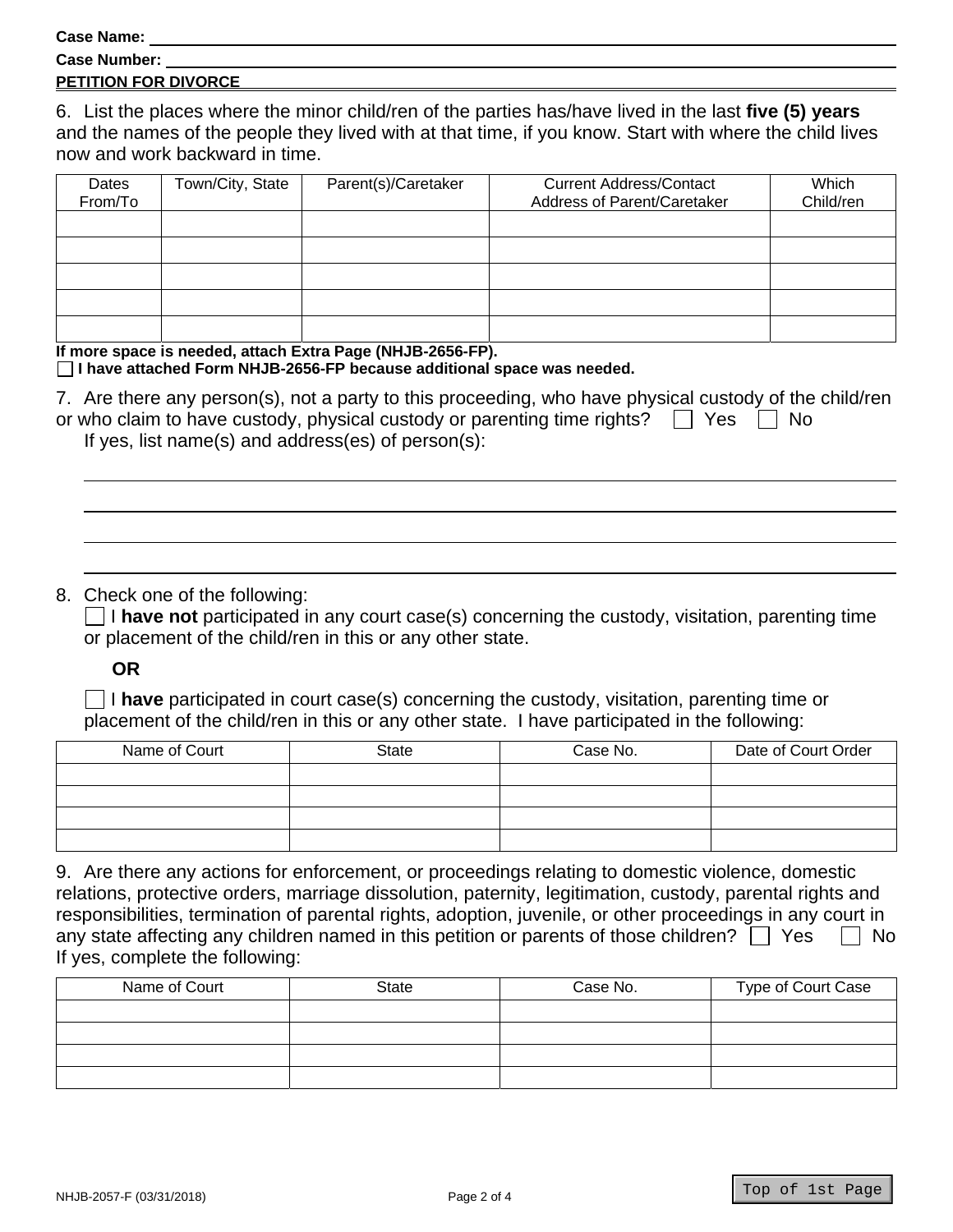|                                                                               | Case Name: Name: Name and Second Case Name and Second Case Name and Second Case of the Case of the Case of the Case of the Case of the Case of the Case of the Case of the Case of the Case of the Case of the Case of the Cas                                                                                                                                                                     |                                                          |
|-------------------------------------------------------------------------------|----------------------------------------------------------------------------------------------------------------------------------------------------------------------------------------------------------------------------------------------------------------------------------------------------------------------------------------------------------------------------------------------------|----------------------------------------------------------|
| Case Number: ____                                                             |                                                                                                                                                                                                                                                                                                                                                                                                    |                                                          |
| <b>PETITION FOR DIVORCE</b>                                                   |                                                                                                                                                                                                                                                                                                                                                                                                    |                                                          |
| allegation, I state as follows:                                               | 10. Optional: $\Box$ I am alleging, under oath, that my or my child/ren's health, safety, or liberty would be<br>jeopardized by the disclosure of identifying information set forth in this Petition. To support my                                                                                                                                                                                |                                                          |
|                                                                               | 11. Please check one of the following regarding public assistance.<br>No public assistance (TANF) is now being or has within the last 6 months been provided, nor is<br>medical assistance (Medicaid) presently being provided, for any minor child of the parties.                                                                                                                                |                                                          |
|                                                                               | The N. H. Department of Health and Human Services is providing or has provided within the<br>last 6 months public assistance (TANF) and/or medical assistance (Medicaid) for a minor child or<br>children of the parties. If you check this box, you must mail copies of this petition and the<br>Personal Data Sheet (NHJB-2077-F) to DHHS at:                                                    |                                                          |
|                                                                               | New Hampshire Department of Health and Human Services<br>Bureau of Child Support Services - Legal Unit<br><b>129 Pleasant Street</b><br>Concord, NH 03301                                                                                                                                                                                                                                          |                                                          |
|                                                                               | 12. To the knowledge of the parties, is either party pregnant?                                                                                                                                                                                                                                                                                                                                     | <b>No</b><br>Yes                                         |
| 13. Do the parties own real estate jointly?                                   | Does the petitioner own real estate individually?<br>Does the respondent own real estate individually?                                                                                                                                                                                                                                                                                             | Yes<br><b>No</b><br>Yes<br><b>No</b><br>Yes<br><b>No</b> |
| 14. The cause for divorce is: (Check one or both)<br>marriage.                | Irreconcilable differences have developed that have caused the irremediable breakdown of the                                                                                                                                                                                                                                                                                                       |                                                          |
|                                                                               |                                                                                                                                                                                                                                                                                                                                                                                                    |                                                          |
| 15. Requests for court orders:<br>divorce is granted.<br>$\Box$ Child support | A. TEMPORARY. The Petitioner respectfully requests that the Court issue temporary orders on<br>any of the following issues. (check all that apply). A temporary order is in effect until the<br>$\Box$ Parenting Plan                                                                                                                                                                              | $\Box$ Use of personal property and payment of debt      |
| $\Box$ Alimony<br>minor children;                                             | Use of family home Other:<br>B. FINAL. The Petitioner respectfully requests that the Court grant a divorce, equitably divide<br>personal property, real estate, debts and obligations of the parties, and issue a final order<br>approving or establishing the following (check all that apply):<br>A parenting plan which describes the parties' parental rights and responsibilities relating to |                                                          |

Child support obligations for any minor children;

Alimony;

 $\Box$  Any other relief which may be appropriate;

**Other:** <u>Contract Contract Contract Contract Contract Contract Contract Contract Contract Contract Contract Contract Contract Contract Contract Contract Contract Contract Contract Contract Contract Contract Contract Contr</u>